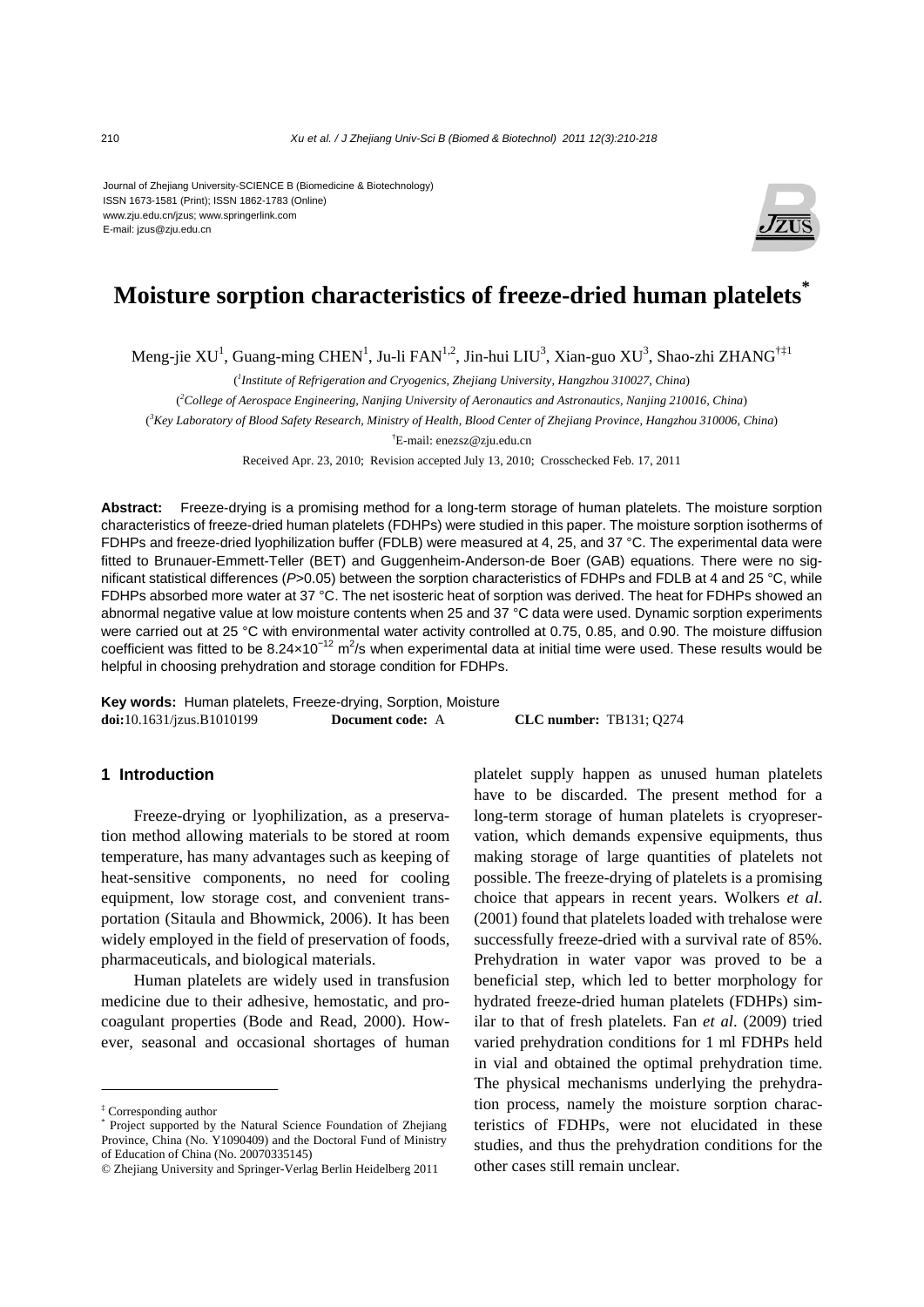For the storage stability of the freeze-dried products, it is important to get the knowledge of their moisture sorption isotherms, where the equilibrium moisture contents can be predicted from the water activities. A large number of relevant works have been done for foods (McLaughlin and Magee, 1998; McMinn and Magee, 1999; Gabas *et al*., 2007; Omar and Roos, 2007; Wang *et al*., 2008; Fabra *et al*., 2009) and pharmaceutical products (Zeng *et al*., 2001; Columbano *et al*., 2002; van Drooge *et al*., 2006; Salnikova *et al*., 2008). While there was little research about the sorption characteristics of freeze-dried cells, except that Sitaula and Bhowmick (2006) studied the moisture sorption characteristics of trehalosephosphate buffer solution (PBS) mixtures, which were often used as components of lyophilization buffer for cell freeze-drying.

The objective of this study was to quantify the moisture sorption characteristics of FDHPs, including equilibrium and dynamic characteristics. The Brunauer-Emmett-Teller (BET) and Guggenheim-Anderson-de Boer (GAB) equations were used to fit the equilibrium data. Three temperature levels were considered for the estimation of the isosteric heat of sorption. The experiments with freeze-dried lyophilization buffer (FDLB) were also carried out for comparison.

## **2 Materials and methods**

## **2.1 Preparation of freeze-dried samples**

The trehalose loading buffer [100 mmol/L NaCl, 10 mmol/L KCl, 10 mmol/L ethylene glycol tetraacetic acid (EGTA), 10 mmol/L imidazole, and 50 mmol/L trehalose; pH 6.8] and the lyophilization buffer [9.5 mmol/L 4-(2-hydroxyethyl)-1-piperazineethanesulfonic acid (HEPES), 142.5 mmol/L NaCl, 4.8 mmol/L KCl, and 1 mmol/L  $MgCl<sub>2</sub>$  as the base solution, with the lyoprotectants including 200 g/L trehalose and 10 g/L bovine serum albumin (BSA)] were prepared in advance and stored at 4 °C.

Platelet concentrates [platelet-rich plasma (PRP)] of healthy volunteers provided by the Blood Center of Zhejiang Province (China), were stored on a flatbed shaker overnight at 22 °C before use. PRP was centrifuged at 2000 r/min for 10 min and washed twice in

physiological saline.

Washed platelets were resuspended in the trehalose loading buffer with a concentration of about  $1\times10^{9}$  platelets/ml, and then incubated in a 37 °C water bath for 4 h to load trehalose into cells. After incubation, the platelet suspensions were centrifuged at 2000 r/min for 3 min and resuspended in the lyophilization buffer with a concentration of about  $1\times10^9$  platelets/ml.

A total of 1 ml platelet suspension was filled into glass vials (inner diameter 19 mm) for lyophilization. A total of 1 ml lyophilization buffer alone was also lyophilized at the same time for comparison.

The vials were first cooled in a cryo-refrigerator at −60 °C for 2 h, and then were freeze-dried using a laboratory-scale freeze-drier (Labconco, USA) of which the cold condenser could reach −80 °C. The vacuum pressure was kept at about 1 Pa. The primary drying lasted for 16 h while the shelf temperature was maintained at −40 °C. For the secondary drying the shelf temperature was ramped to 20 °C at a rate of 0.2 °C/min and held for another 24 h. After freezedrying, the samples were sealed with rubber stoppers automatically.

The water contents of freeze-dried samples were measured by a thermogravimetry method using Q600 Simultaneous DSC-TGA (TA Instruments, USA). About 5 mg of powders were placed on the sample pans and heated from room temperature to 120 °C at a heating rate of 10 °C/min.

#### **2.2 Equilibrium moisture sorption measurement**

Moisture sorption isotherms of FDHPs and FDLB were obtained using the static gravimetric method. Seven saturated salt solutions were prepared to generate a range of water activities from 0.11 to 0.88, respectively (Table 1) (Greenspan, 1977). Accurately weighed samples (30–50 mg) by an electronic balance (precision 0.1 mg; Mettler AE200, Switzerland) were held in small plastic pans and placed into a sealed container, as shown in Fig. 1. The temperature of the water bath was held constant. Three temperature levels  $(4, 25,$  and  $37 \degree C)$  were tested. Three samples were repeated for each case and blank pans were used as controls. The weights of the samples and controls were measured gravimetrically once a week, until equilibrium was reached.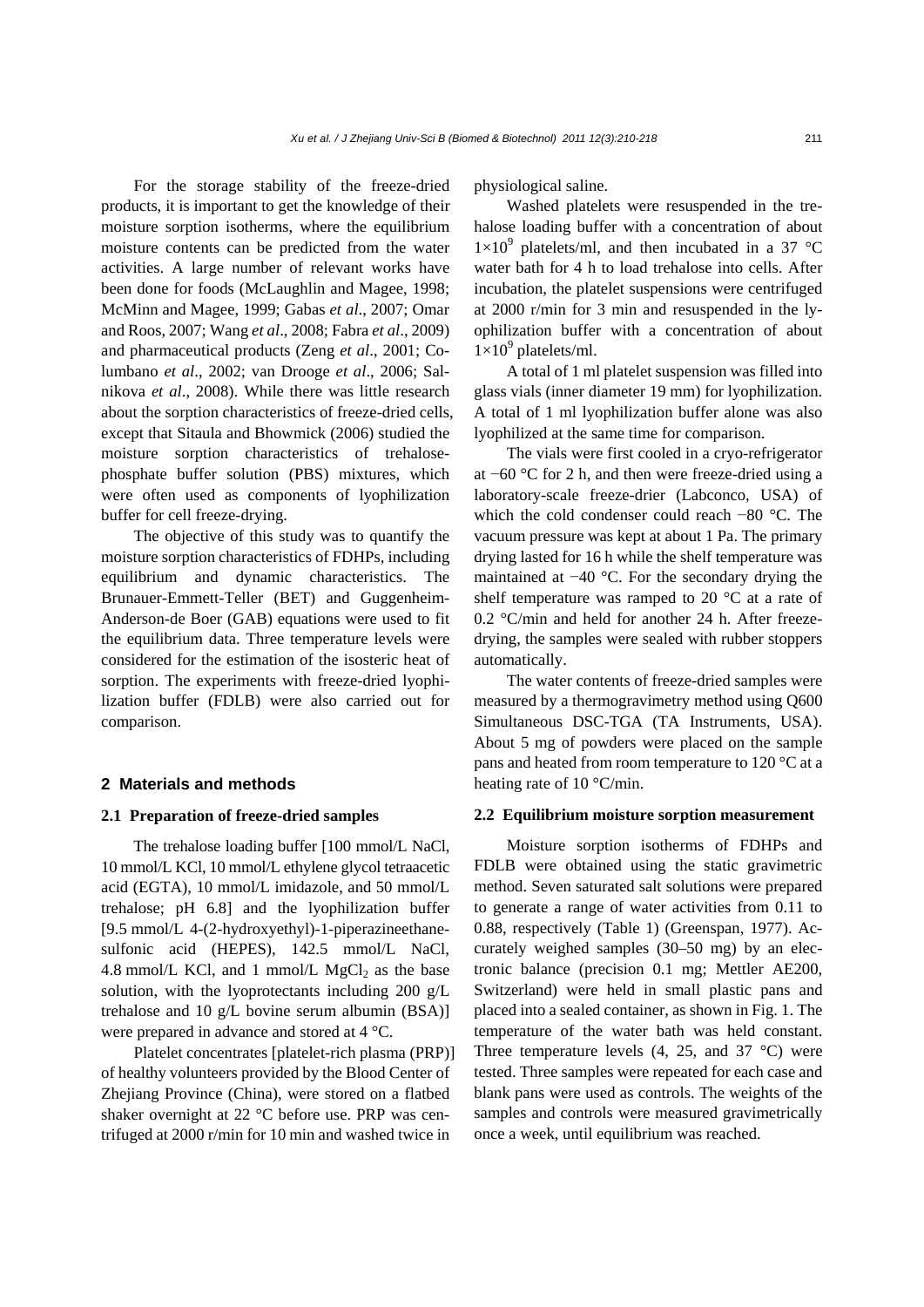| Saturated                         | Water activity                          |      |      |  |  |
|-----------------------------------|-----------------------------------------|------|------|--|--|
| salt solution                     | $25^{\circ}C$<br>$37^{\circ}$ C<br>4 °C |      |      |  |  |
| LiCl                              | 0.13                                    | 0.11 | 0.11 |  |  |
| CH <sub>3</sub> COOK              | 0.27                                    | 0.23 | 0.20 |  |  |
| MgCl <sub>2</sub>                 | 0.34                                    | 0.33 | 0.32 |  |  |
| $K_2CO_3$                         | 0.43                                    | 0.43 | 0.43 |  |  |
| Mg(NO <sub>3</sub> ) <sub>2</sub> | 0.59                                    | 0.53 | 0.49 |  |  |
| <b>NaCl</b>                       | 0.76                                    | 0.75 | 0.75 |  |  |
| <b>KCI</b>                        | 0.88                                    | 0.84 | 0.83 |  |  |

**Table 1 Water activities of saturated salt solutions at** 



**Fig. 1 Samples held at a specific water activity and temperature**

#### **2.3 Dynamic moisture sorption measurement**

The dynamic moisture sorption experiments were performed at  $(25\pm 1)$  °C at relative humidity (RH) of 75%, 85%, and 90% using a set-up as shown in Fig. 2. The vial freeze-dried sample was suspended in a specimen chamber, whose weight was monitored by an electronic balance (precision 1 mg; Mettler AL104, Switzerland). Dry nitrogen gas and saturated vapor flows were mixed to generate the required humidity. The temperature was measured with a PT100 thermistor of which the precision was 0.2 °C. The relative humidity was measured with an RH sensor (ALRE, FF-K1, Germany) of which the precision was  $\pm 3\%$ RH. The weight of the sample, the RH and temperature of the specimen chamber were recorded by the computer instantaneously.

#### **2.4 Theoretical basis**

## 2.4.1 Equation of moisture sorption isotherm

Among a large number of physical models proposed in the literature describing the moisture sorption isotherms, BET and GAB equations were most widely used. They were chosen to model the sorption behaviors of FDHPs and FDLB.



**Fig. 2 Set-up for dynamic moisture sorption measurement**

The BET equation could give a better interpretation of Types II and III sorption isotherms (Al-Muhtaseb *et al*., 2002). It provides a theoretical estimation of the monolayer value of moisture absorbed on the surface. In most cases, the BET description is merely appropriate over the lower range of water activities of 0.10–0.40. The equation is generally presented in the following form:

$$
M_e = \frac{M_{\rm m} C a_{\rm w}}{(1 - a_{\rm w})(1 + (C - 1)a_{\rm w})},\tag{1}
$$

where  $M_e$  is the moisture content adsorbed per dry weight,  $a_w$  is water activity,  $M_m$  is a constant representing the moisture content adsorbed as a monomolecular layer (or corresponding to the amount of water needed to surround the material surface with just one layer of water molecules), and *C* is a constant related to the heat liberated in the monolayer sorption process.

The GAB equation is a semi-theoretical sorption model and is more versatile compared with the BET equation. It is applicable in the water activity range of 0.10–0.90 (McMinn and Magee, 1997; Timmermann *et al.*, 2001). The GAB equation is given as:

$$
M_{\rm e} = \frac{M_{\rm mg} C_{\rm G} K_{\rm G} a_{\rm w}}{(1 - K_{\rm G} a_{\rm w})(1 + (C_{\rm G} - 1)K_{\rm G} a_{\rm w})},\tag{2}
$$

where  $M_{\text{mG}}$  is a constant representing the monolayer moisture content, and  $C_G$  and  $K_G$  are constants related to the interaction between the first layer and further layers of water molecules at the sorption sites.

**different temperatures**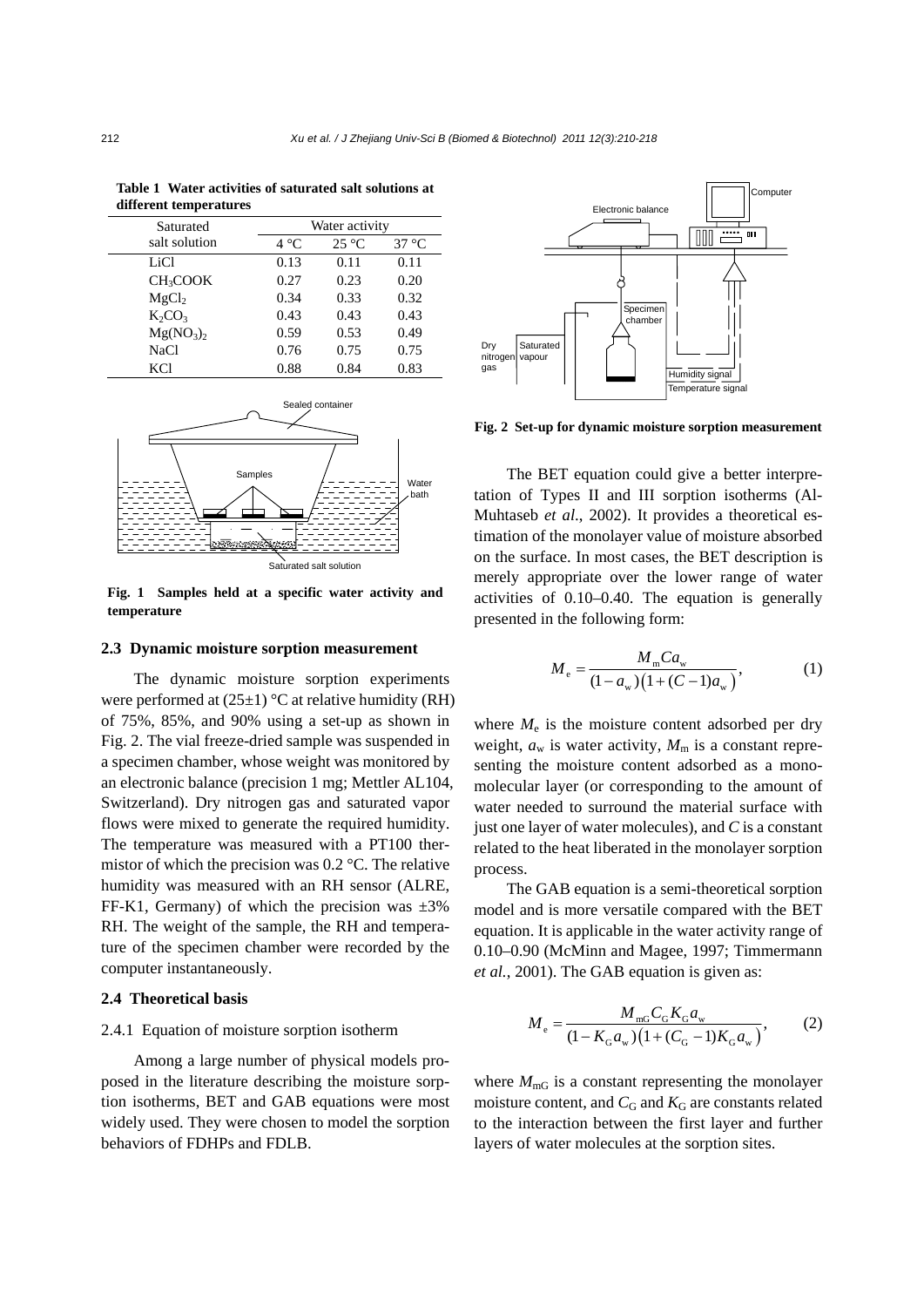#### 2.4.2 Net isosteric heat of sorption

The net isosteric heat of sorption is defined as the difference between the total heat of sorption and the vaporization heat of water at the system temperature. It is considered as an indication of the intermolecular forces between the sorption sites and the moisture content. Based on the thermodynamic principles, it can be determined from the following equation (McMinn and Magee, 1999; Al-Muhtaseb *et al*., 2002; Burnett *et al*., 2006; Gabas *et al*., 2007; Sinija and Mishra, 2008):

$$
q_{\rm st} = Q_{\rm st} - \lambda = R \frac{\partial |\ln a_{\rm w}|}{\partial |1/T|} \bigg|_{M_{\rm e}}, \tag{3}
$$

where  $q_{st}$  is the net isosteric heat of sorption at temperature *T* and constant moisture content  $M_e$ ,  $Q_{st}$  is the total heat of sorption,  $\lambda$  is the vaporization heat of water, and *R* is the universal gas constant.

If the water activities  $(a_{w1}$  and  $a_{w2})$  corresponding to the same moisture content  $M<sub>e</sub>$  at two temperatures ( $T_1$  and  $T_2$ ) are known, then the isosteric heat of sorption can be estimated via (Burnett *et al*., 2006; Gabas *et al*., 2007; Sinija and Mishra, 2008)

$$
q_{\rm st} = -R \frac{\ln(a_{\rm w2}/a_{\rm w1})}{(1/T_2) - (1/T_1)}\bigg|_{M_{\rm c}}.\tag{4}
$$

## 2.4.3 Fick's second law of diffusion

The shapes of FDHPs and FDLB in a glass vial can be treated as a cylinder of which the diameter is 19 mm and the height is 3.5 mm. The following assumptions are made to model the dynamic moisture sorption process of the freeze-dried sample (Perrin *et al*., 1996; Guillard *et al*., 2003; 2004): (1) the moisture diffusion obeys the Fick's second law of diffusion; (2) the sample is homogeneous with constant diffusion coefficient; (3) the sorption process is a much faster process compared with the diffusion process; and, (4) the external resistance to moisture transfer at the sample interface can be neglected. Then the dynamic moisture sorption process can be described by the 1D diffusion equation as follows:

$$
\frac{\partial M}{\partial t} = \frac{\partial}{\partial x} \left( D_{\text{eff}} \frac{\partial M}{\partial x} \right),\tag{5}
$$

where *M* is the moisture content at time *t* and location  $x$ , and  $D_{\text{eff}}$  is the diffusion coefficient.

For the initial stage of diffusion, the moisture mass gain can be well approximated by the following formula (Crank, 1975):

$$
\frac{M_t - M_0}{M_e(a_w) - M_0} = \frac{4}{l} \left( \frac{D_{\text{eff}}t}{\pi} \right)^{1/2},
$$
 (6)

where  $M_t$  is the average moisture content at time  $t$ ,  $M_0$ is initial moisture content,  $M_e(a_w)$  is the equilibrium moisture content at water activity *a*w, determined by the GAB equation,  $a_w$  is the water activity of the surrounding atmosphere, and *l* is the thickness of the freeze-dried sample.

## **3 Results and discussion**

#### **3.1 Moisture sorption isotherm**

The equilibrium moisture contents of FDHPs and FDLB corresponding to various water activities at three temperature levels are shown in Table 2. Two-tailed *P* values using the student *t*-test for comparing FDHPs and FDLB are also listed. The overall trend is that the moisture content increased with increasing water activity. However, at some points, higher water activity led to lower moisture content (McLaughlin and Magee, 1998; Sitaula and Bhowmick, 2006). Statistical differences between the equilibrium moisture contents of FDHPs and FDLB at the same water activity were observed when significance was assessed as *P*≤0.05, especially in the case of 37 °C.

The discrepancies between FDHPs and FDLB may be attributed to the presence of the additional platelets. In the lyophilization suspension, the total volume of the cells amounted to be about  $1\%$  (v/v) of the solution volume (Michelson, 2007). While after freeze-drying, this percentage was estimated to over 5% (v/v), which was large enough to have impacts on the overall moisture sorption characteristics. The obvious differences observed at 37 °C might be correlated with the changes of membrane physical state of the platelet cells (Wolkers *et al*., 2003), which resulted that more moisture vapor has the chance to enter the intracellular space.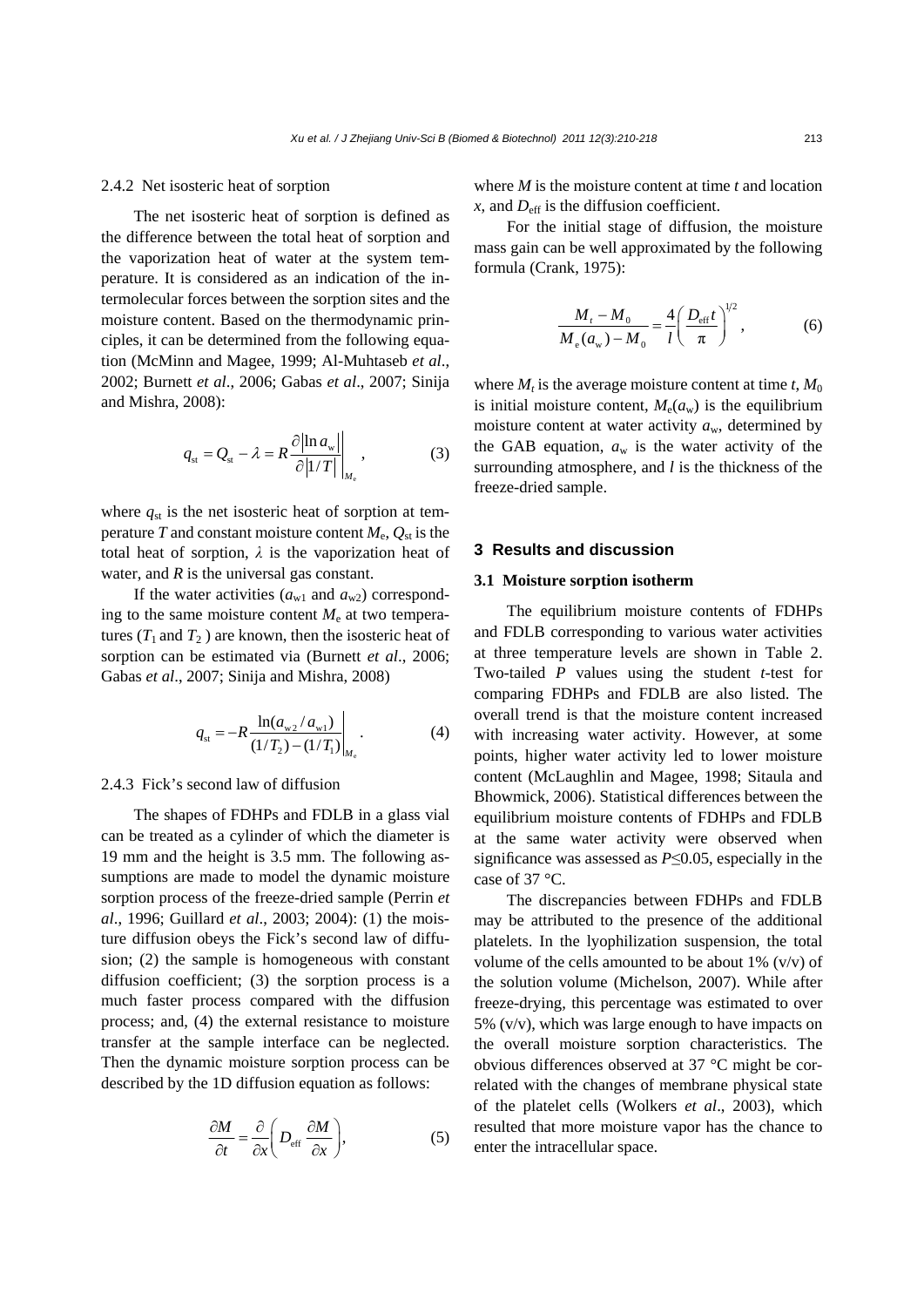The experimental data in Table 2 were fitted to the BET and GAB equations. Table 3 listed the BET and GAB parameters, as well as those reported by Sitaula and Bhowmick (2006), who studied the moisture sorption isotherms of freeze-dried trehalose-PBS mixtures at  $(22\pm3)$  °C. Figs. 3 and 4 gave the data and the fitted BET and GAB curves. The BET curves were obtained by applying to the equilibrium moisture content data of water activity  $\leq 0.40$ , while the GAB curves gave appropriate approximations over the whole water activity range. It should be noticed that the isotherms of FDHPs and FDLB are of Type II, exhibiting a sigmoidal curve at low water activities. This type of isotherm was also followed by moisture sorption isotherms of carbohydrate, sugars and their mixtures with salts or proteins (McMinn and Magee, 1997; Pérez-Alonso *et al*., 2006; Sitaula and Bhowmick, 2006; Omar and Roos, 2007; Stasiak and Jamroz, 2008). Compared with Type III isotherm, the corresponding water activity of Type II isotherm is smaller for the same moisture content, which indicates less molecular mobility and facilitates the desiccation preservation of cells (Sitaula and Bhowmick, 2006).

|  | Table 2 Equilibrium moisture contents for FDHPs and FDLB at 4, 25, and 37 $^{\circ}{\rm C}$ |  |  |  |  |  |  |  |
|--|---------------------------------------------------------------------------------------------|--|--|--|--|--|--|--|
|--|---------------------------------------------------------------------------------------------|--|--|--|--|--|--|--|

| Temperature (°C) |                | Moisture content <sup>a</sup> | $P^{\rm b}$         |       |
|------------------|----------------|-------------------------------|---------------------|-------|
|                  | Water activity | <b>FDHPs</b>                  | <b>FDLB</b>         |       |
|                  | 0.13           | $0.0597 \pm 0.0068$           | $0.0665 \pm 0.0072$ | 0.299 |
|                  | 0.27           | $0.0961 \pm 0.0208$           | $0.0892 \pm 0.0063$ | 0.610 |
|                  | 0.34           | $0.1198 \pm 0.0103$           | $0.1279 \pm 0.0174$ | 0.524 |
| $\overline{4}$   | 0.43           | $0.1203 \pm 0.0058$           | $0.1108 \pm 0.0114$ | 0.270 |
|                  | 0.59           | $0.1368 \pm 0.0042$           | $0.1438 \pm 0.0090$ | 0.297 |
|                  | 0.76           | $0.2457 \pm 0.0015$           | $0.2220 \pm 0.0123$ | 0.030 |
|                  | 0.88           | $0.3673 \pm 0.0086$           | $0.3151 \pm 0.0207$ | 0.016 |
|                  | 0.11           | $0.0542 \pm 0.0055$           | $0.0538 \pm 0.0041$ | 0.921 |
|                  | 0.23           | $0.0998 \pm 0.0097$           | $0.0896 \pm 0.0096$ | 0.264 |
|                  | 0.33           | $0.0915 \pm 0.0062$           | $0.0778 \pm 0.0040$ | 0.033 |
| 25               | 0.43           | $0.0816 \pm 0.0051$           | $0.0822 \pm 0.0005$ | 0.895 |
|                  | 0.53           | $0.1161 \pm 0.0115$           | $0.1169 \pm 0.0008$ | 0.930 |
|                  | 0.76           | $0.2496 \pm 0.0049$           | $0.2134 \pm 0.0082$ | 0.003 |
|                  | 0.84           | $0.2924 \pm 0.0075$           | $0.2659 \pm 0.0088$ | 0.017 |
| 37               | 0.11           | $0.0588 \pm 0.0171$           | $0.0304 \pm 0.0068$ | 0.055 |
|                  | 0.20           | $0.1134 \pm 0.0024$           | $0.0874 + 0.0074$   | 0.004 |
|                  | 0.32           | $0.1139 \pm 0.0028$           | $0.0791 \pm 0.0048$ | 0.001 |
|                  | 0.43           | $0.1128 \pm 0.0055$           | $0.0871 \pm 0.0048$ | 0.004 |
|                  | 0.49           | $0.1131 \pm 0.0086$           | $0.0834 \pm 0.0032$ | 0.005 |
|                  | 0.75           | $0.2106 \pm 0.0105$           | $0.1863 \pm 0.0128$ | 0.063 |
|                  | 0.83           | $0.2730 \pm 0.0034$           | $0.2422 \pm 0.0172$ | 0.039 |

*n*=3; <sup>a</sup> w/w, dry basis; <sup>b</sup> Significance was assessed as *P*≤0.05

| Sample                                              | Temp.    | Trehalose/PBS <sup>a</sup> | <b>BET</b> model |       |        | GAB model    |             |             |        |
|-----------------------------------------------------|----------|----------------------------|------------------|-------|--------|--------------|-------------|-------------|--------|
|                                                     | (°C)     |                            | $M_{\rm m}$      |       | $R^2$  | $M_{\rm mG}$ | $C_{\rm G}$ | $K_{\rm G}$ | $R^2$  |
| <b>FDHPs</b>                                        | 4        | ~20:1                      | 0.0804           | 16.77 | 0.9700 | 0.0762       | 31.48       | 0.90        | 0.9891 |
|                                                     | 25       | ~20:1                      | 0.0748           | 20.40 | 0.9300 | 0.0688       | 28.43       | 0.92        | 0.9644 |
|                                                     | 37       | ~20:1                      | 0.0751           | 54.15 | 0.8860 | 0.0758       | 33.58       | 0.86        | 0.9419 |
| <b>FDLB</b>                                         | 4        | ~20:1                      | 0.0751           | 30.07 | 0.9300 | 0.0786       | 36.27       | 0.85        | 0.9880 |
|                                                     | 25       | ~20:1                      | 0.0614           | 44.82 | 0.9200 | 0.0682       | 27.54       | 0.89        | 0.9805 |
|                                                     | 37       | ~20:1                      | 0.0589           | 19.36 | 0.8300 | 0.0587       | 20.10       | 0.91        | 0.9400 |
| Freeze-dried<br>trehalose-PBS mixtures <sup>b</sup> | $22\pm3$ | Pure trehalose             | 0.0740           | 30.60 |        | 0.0780       | 19.90       | 0.99        |        |
|                                                     | $22\pm3$ | 20:1                       | 0.0790           | 21.90 |        | 0.0780       | 21.90       | 1.00        |        |
|                                                     | $22\pm3$ | 10:1                       | 0.0920           | 33.40 |        | 0.1080       | 19.30       | 0.95        |        |

 $a$  v/v;  $b$  Data from Sitaula and Bhowmick (2006)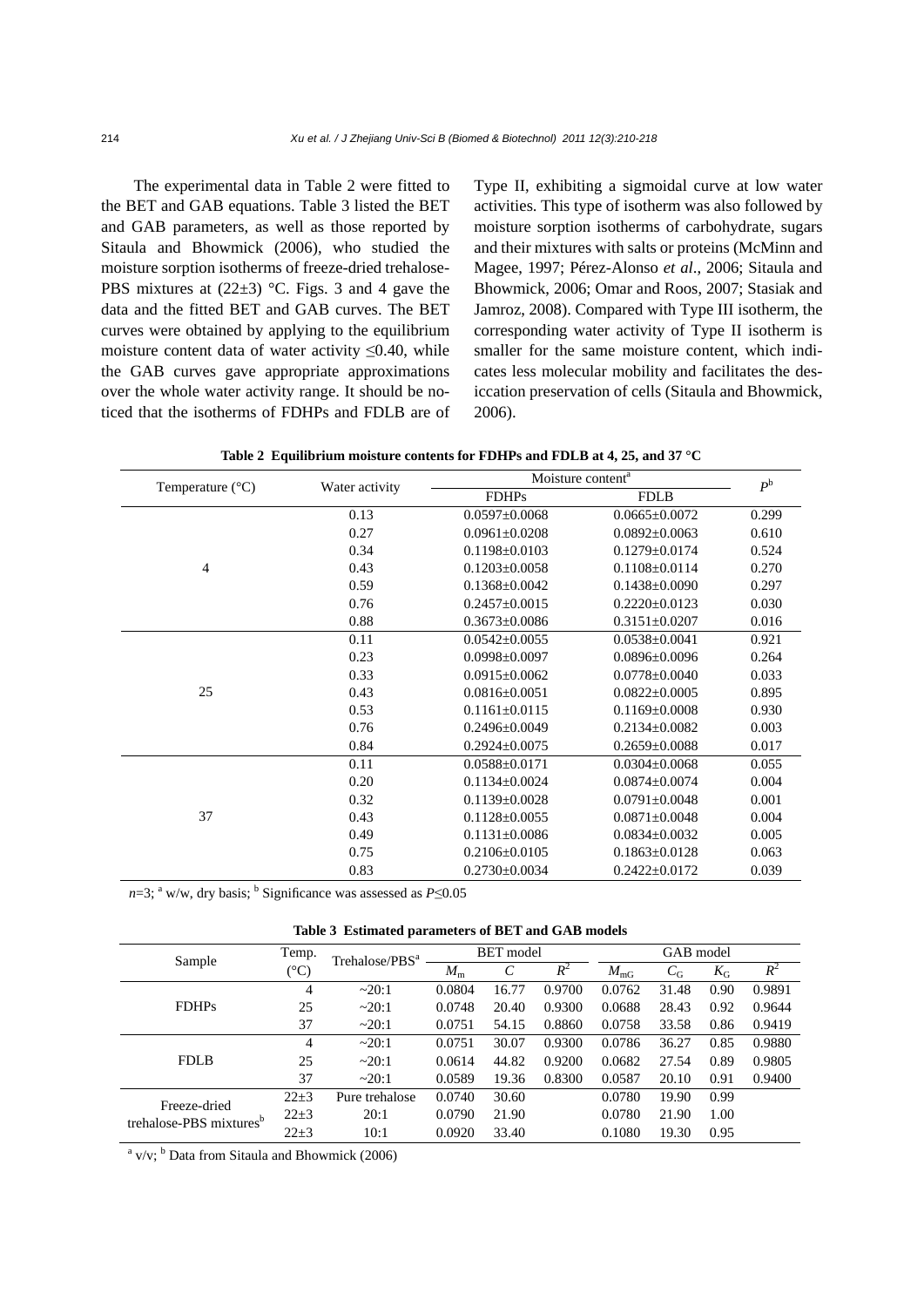

**Fig. 3 Equilibrium moisture contents and fitted BET curves of FDHPs (a) and FDLB (b) at different temperatures**



**Fig. 4 Equilibrium moisture contents and fitted GAB curves of FDHPs (a) and FDLB (b) at different temperatures**

The value of the monolayer moisture content  $(M<sub>m</sub>)$  is important as it indicates the amount of water strongly adsorbed at the material surface, and is often considered as the critical value to assure material stability (McMinn and Magee, 1997; Sitaula and Bhowmick, 2006). Values of  $M<sub>m</sub>$  of FDLB decreased from 0.0815 to 0.0587 with increasing temperature from 4 to 37 °C, while  $M<sub>m</sub>$  of FDHPs did not follow this similar tendency and remained almost unchanged when temperature increased from 25 to 37 °C.

 $C<sub>G</sub>$  is related to the magnitude of difference between the chemical potentials of monolayer water molecule and multilayer water molecule (McMinn and Magee, 1997; Sitaula and Bhowmick, 2006). The  $C<sub>G</sub>$  values of FDLB decreased as temperature increased, which is in accordance with the usual assumption that strong adsorbent-adsorbate interactions are favored at lower temperatures (Pérez-Alonso *et al*., 2006; Gabas *et al*., 2007). For FDHPs, the values of  $C<sub>G</sub>$  did not exhibit the same tendency, but showed a maximum at 37 °C.

Generally, the equilibrium moisture contents tend to decrease with increasing temperature at constant water activity (McMinn and Magee, 1997; 1999; 2003; McLaughlin and Magee, 1998; Al-Muhtaseb *et al*., 2002; Sinija and Mishra, 2008), but totally opposite trend or crossing behavior at high water activity was also observed (Al-Muhtaseb *et al*., 2002; Pérez-Alonso *et al*. 2006; Gabas *et al*., 2007). These phenomena were explained by occurrence of different adsorption mechanism or increase of sugar solubility with increasing temperature at water activity above 0.7 for products with high sugar content. Here crossing phenomena could be observed for the isotherms of both FDHPs and FDLB as shown in Figs. 3 and 4, which may be explained by the fact that trehalose is a disaccharide and the presence of platelets.

#### **3.2 Net isosteric heat of sorption**

The knowledge of isosteric heat of sorption not only is beneficial for the design of dehydration process, but also provides indication of the amount of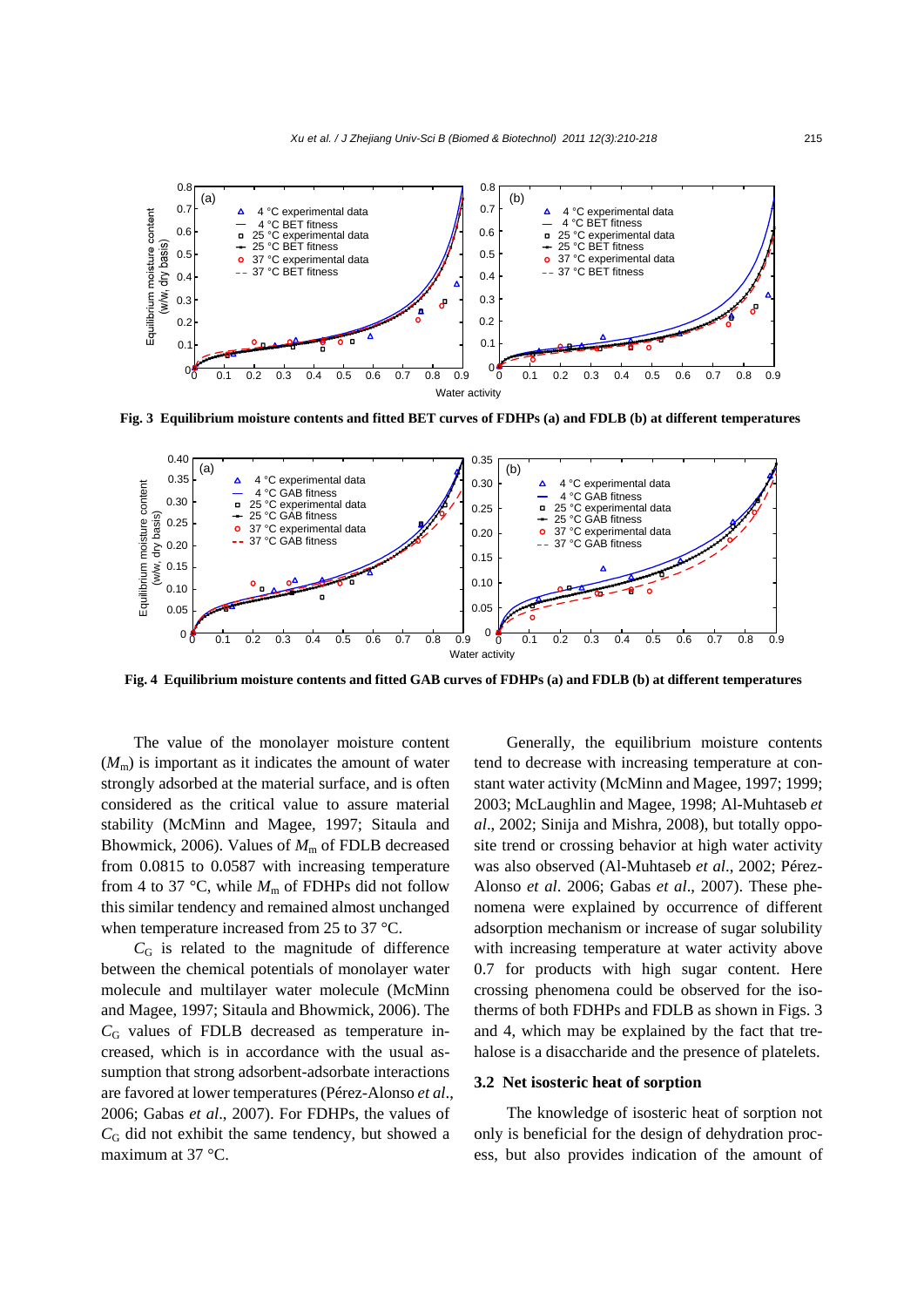'bound' water existed in the material (Al-Muhtaseb *et al*., 2002; McMinn and Magee, 2003). The net isosteric heats of sorption  $q_{st}$  for FDHPs and FDLB were calculated by applying Eq. (4) to the sorption isotherm data fitted by GAB equations. Two groups calculated using sorption data between 4 and 25 °C and between 25 and 37 °C, respectively, are presented in Fig. 5. For FDLB, *q*st decreased as the moisture content increased except a peak appeared at a very low moisture content. When the moisture content was larger than  $0.30$  (w/w, dry basis),  $q<sub>st</sub>$  approached zero, meaning that the limit of bound water was reached. The maximum of  $q_{st}$  at moisture content of 0.05 (w/w, dry basis) was also observed by Pérez-Alonso *et al*. (2006) for the moisture sorption of gum Arabic and mesquite gum, which may be associated with the swelling of carbohydrate polymer matrix.



**Fig. 5 Net isosteric heats of sorption (***q***st) for FDHPs and FDLB calculated using the sorption data between 4 and 25 °C and between 25 and 37 °C** 

For FDHPs, *q*st calculated using the data between 4 and 25 °C followed the similar trend to that of FDLB, although its value was a little lower than that of FDLB. However,  $q_{st}$  calculated using the data between 25 and 37 °C gave negative values, which might imply the endothermic interaction between the water molecules and the platelet membrane at higher temperature levels.

# **3.3 Moisture diffusion coefficient**

The dynamic sorption data were fitted to Eq. (6) using the least square method to get the moisture diffusion coefficient. The calculated  $D_{\text{eff}}$  was  $8.24 \times 10^{-12}$  m<sup>2</sup>/s with  $R^2$ =0.92 when the data within the initial 1600 s were used. The delays in mass gain were observed (Fig. 6), which was also illustrated in moisture sorption by polymer membranes (Marais *et* 

*al*., 2000; Modesti *et al*., 2004). This phenomenon may be caused by the time needed for the moisture content of the surface to reach equilibration with the environment.



**Fig. 6 Plots of relative mass gain as a function of the square root of time at three different water activities at 25 °C** 

The experimental data at the initial stage were used, because collapses of the freeze-dried samples were observed after 0.5 h or longer. The initial states of FDHPs and FDLB were porous, consisting of amorphous and crystal structures. After absorption of water, the fluidity of the structure would increase, which may be reflected by the change of glass transition temperature of the sample. According to Chen *et al*. (2000), if FDHPs and FDLB are viewed as the binary mixture of water and trehalose, the estimated glass transition temperature of the sample will drop below 25  $\degree$ C when the moisture content (dry basis) is higher than 0.092.

The occurrence of collapse during the prehydration of freeze-dried sample would hinder this process. Considering the fact that trehalose tends to form a stable shell which may prevent further water vapor permeation, some inner parts of the sample may keep dry (Aldous *et al*., 1995). Compared with thinner sample, thicker sample will face more difficulties brought by collapse. Using atmosphere with lower water activity for prehydration may help to solve this problem although longer time is needed.

### **4 Conclusions**

Human platelets and its lyophilization buffer were freeze-dried. The moisture sorption isotherms were measured with gravimetric method at 4, 25, and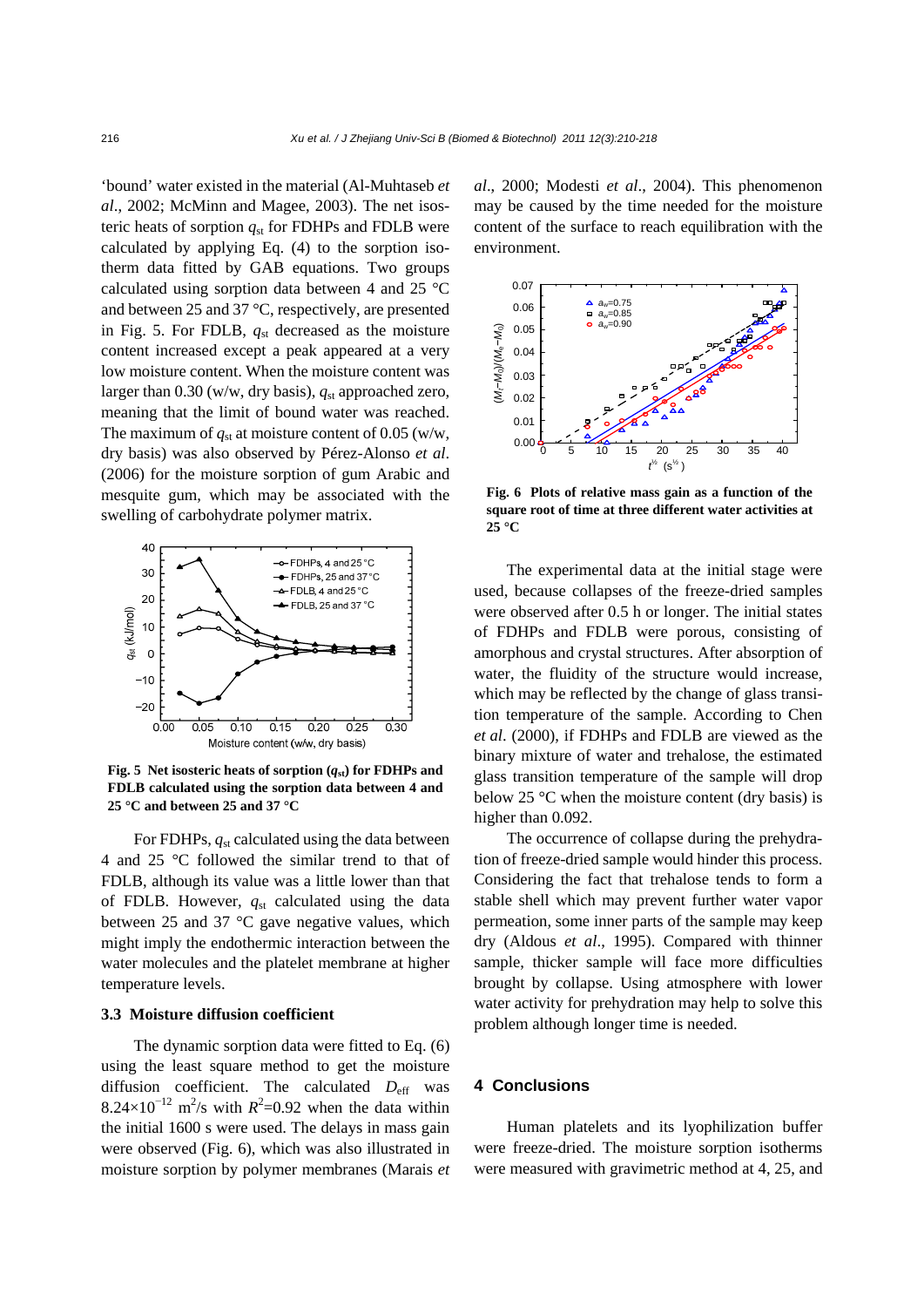37 °C. The BET and GAB parameters were fitted and the net isosteric heat of sorption was deduced. The presence of platelets led to changes of the moisture sorption characteristics especially at 37 °C, for which the fundamental reason remains to be investigated. The sorption dynamics of freeze-dried platelets were also studied at room temperature 25 °C. Since the freeze-dried sample started to collapse after some time of prehydration, the moisture diffusion coefficient was obtained using the initial dynamic data. The knowledge obtained here are helpful for better design of the prehydration protocol for FDHPs.

#### **References**

- Aldous, B.J., Auffret, A.D., Franks, F., 1995. The crystallization of hydrates from amorphous carbohydrates. *Cryo-Letters*, **16**(3):181-186.
- Al-Muhtaseb, A.H., Mcminn, W.A.M., Magee, T.R.A., 2002. Moisture sorption isotherms characteristics of food products: a review. *Food Biopr. Process.*, **80**(2):118-128. [doi:10.1205/09603080252938753]
- Bode, A.P., Read, M.S., 2000. Lyophilized platelets: continued development. *Transfusion Sci.*, **22**(1-2):99-105. [doi:10. 1016/S0955-3886(00)00028-X]
- Burnett, D.J., Garcia, A.R., Thielmann, F., 2006. Technical note: measuring moisture sorption and diffusion kinetics on proton exchange membranes using a gravimetric vapor sorption apparatus. *J. Power Sources*, **160**(1):426-430. [doi:10.1016/j.jpowsour.2005.12.096]
- Chen, T., Fowler, A., Toner, M., 2000. Literature review: supplemented phase diagram of the trehalose-water binary mixture. *Cryobiology*, **40**(3):277-282. [doi:10.1006/ cryo.2000.2244]
- Columbano, A., Buckton, G., Wikeley, P., 2002. A study of the crystallisation of amorphous salbutamol sulphate using water vapour sorption and near infrared spectroscopy. *Int. J. Pharm.*, **237**(1-2):171-178. [doi:10.1016/S0378-5173 (02)00038-8]
- Crank, J., 1975. The Mathematics of Diffusion, 2nd Ed. Oxford University Press Inc., New York, USA, p.44-68.
- Fabra, M.J., Talens, P., Moraga, G., Martínez-Navarrete, N., 2009. Sorption isotherm and state diagram of grapefruit as a tool to improve product processing and stability. *J. Food Eng.*, **93**(1):52-58. [doi:10.1016/j.jfoodeng.208.12. 029]
- Fan, J.L., Xu, X.G., Zhang, S.Z., Zhu, F.M., Chen, G.M., Yan, L.X., 2009. Experimental study on rehydration conditions of freeze-dried platelets. *J. Zhejiang Univ.-Sci. A*, **10**(5):697-703. [doi:10.1631/jzus.A0820549]
- Gabas, A.L., Telis, V.R.N., Sobral, P.J.A., Romero, J.T., 2007. Effect of maltodextrin and arabic gum in water vapor sorption thermodynamic properties of vacuum dried pineapple pulp powder. *J. Food Eng.*, **82**(2):246-252. [doi:10.1016/j.jfoodeng.2007.02.029]
- Greenspan, L., 1977. Humidity fixed points of binary saturated

aqueous solutions. *J. Res. Natl. Bureau Stand.-A. Phys. Chem.*, **81**A(1):89-96.

- Guillard, V., Broyart, B., Bonazzi, C., Guilbert, S., Gontard, N., 2003. Modelling of moisture transfer in a composite food dynamic water properties in an intermediate  $a_w$  porous product in contact with high *a*w filling. *Chem. Eng. Res. Des.*, **81**(9):1090-1098. [doi:10.1205/026387603770866 236]
- Guillard, V., Broyart, B., Guilbert, S., Bonazzi, C., Gontard, N., 2004. Moisture diffusivity and transfer modelling in dry biscuit. *J. Food Eng.*, **64**(1):81-87. [doi:10.1016/j.jfoodeng. 2003.09.014]
- Marais, S., Metayer, M., Nguyena, T.Q., Labb, M., Perrinb, L., Saiter, J.M., 2000. Permeametric and microgravimetric studies of sorption and diffusion of water vapor in an unsaturated polyester. *Polymer*, **41**(7):2667-2676. [doi:10. 1016/S0032-3861(99)00434-6]
- McLaughlin, C.P., Magee, T.R.A., 1998. The determination of sorption isotherm and the isosteric heats of sorption for potatoes. *J. Food Eng.*, **35**(3):267-280. [doi:10.1016/ S0260-8774(98)00025-9]
- McMinn, W.A.M., Magee, T.R.A., 1997. Moisture sorption characteristics of starch materials. *Dry. Technol.*, **15**(5): 1527-1551. [doi:10.1080/07373939708917306]
- McMinn, W.A.M., Magee, T.R.A., 1999. Studies on the effect of temperature on themoisture sorption characteristics of potatoes. *J. Food Process Eng.*, **22**(2):113-128. [doi:10. 1111/j.1745-4530.1999.tb00475.x]
- McMinn, W.A.M., Magee, T.R.A., 2003. Thermodynamic properties of moisture sorption of potato. *J. Food Eng.*, **60**(2):157-165. [doi:10.1016/S0260-8774(03)00036-0]
- Michelson, A.D., 2007. Platelets, 2nd Ed. Academic Press, San Diego, CA, USA, p.45-73.
- Modesti, M., Dall′Acqua, C., Lorenzetti, A., Florian, E., 2004. Mathematical model and experimental validation of water cluster influence upon vapour permeation through hydrophilic dense membrane. *J. Membr. Sci.*, **229**(1-2): 211-223. [doi:10.1016/j.memsci.2003.10.030]
- Omar, E.A.M., Roos, Y.H., 2007. Water sorption and timedependent crystallization behaviour of freeze-dried lactose-salt mixtures. *LWT-Food Sci. Technol.*, **40**(3): 520-528. [doi:10.1016/j.lwt.2005.12.006]
- Pérez-Alonso, C., Beristain, C.I., Lobato-Calleros, C., Rodríguez-Huezo, M.E., Vernon-Carter, E.J., 2006. Thermodynamic analysis of the sorption isotherms of pure and blended carbohydrate polymers. *J. Food Eng.*, **77**(4):753-760. [doi:10.1016/j.jfoodeng.2005.08.002]
- Perrin, L., Nguyen, Q.T., Clement, R., Neel, J., 1996. Sorption and diffusion of solvent vapours in poly(vinylalcohol) membranes of different crystallinity degrees. *Polymer Int.*, **39**(3):251-260. [doi:10.1002/(SICI)1097-0126(199603)39: 3<251::AID-PI496>3.0.CO;2-W]
- Salnikova, M.S., Middaugh, R., Rytting, J.H., 2008. Stability of lyophilized human growth hormone. *Int. J. Pharm.*, **358**(1-2):108-113. [doi:10.1016/j.ijpharm.2008.02.022]
- Sinija, V.R., Mishra, H.N., 2008. Moisture sorption isotherms and heat of sorption of instant (soluble) green tea powder